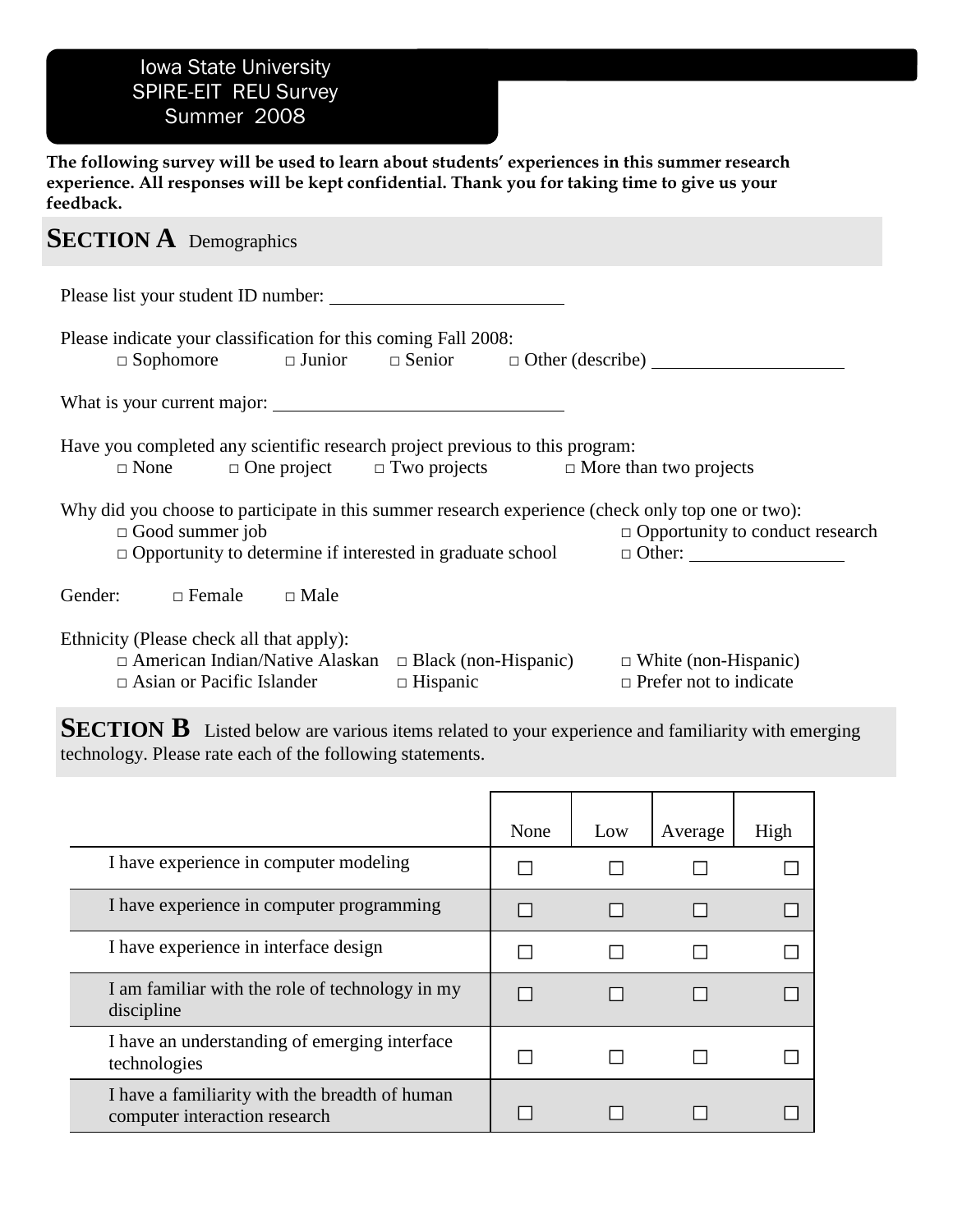**SECTION C** Listed below are various items related to research. Please rate your level of agreement with each of the following statements.

|                                                                                                                         | Strongly<br>disagree | Disagree | Not sure | Agree | Strongly<br>agree |
|-------------------------------------------------------------------------------------------------------------------------|----------------------|----------|----------|-------|-------------------|
| I can easily see connections among multiple<br>disciplines                                                              |                      |          |          |       |                   |
| I am good at applying knowledge from different<br>areas to solve current problems                                       |                      |          |          |       |                   |
| I interact well with individuals from different dis-<br>ciplines                                                        |                      |          |          |       |                   |
| I am comfortable thinking about ideas and beliefs<br>different from my own                                              |                      |          |          |       |                   |
| I have a good understanding of career choices and<br>options in my discipline or field of study                         |                      |          |          |       |                   |
| I have a good understanding of graduate degree<br>options in my discipline or field of study                            |                      |          |          |       |                   |
| I understand ethics that apply to my discipline                                                                         |                      |          |          |       |                   |
| I can effectively apply the scientific method and<br>develop a procedure to address a research prob-<br>lem             |                      |          |          |       |                   |
| I am good at analyzing and interpreting data<br>generated from analytical procedures                                    |                      |          |          |       |                   |
| I am good at asking questions that help clarify the<br>problem                                                          |                      |          |          |       |                   |
| I have a good idea of the type and depth of infor-<br>mation that should be included in an excellent<br>research report |                      |          |          |       |                   |
| I can establish an objective and neutral tone in a<br>project report, voiding subjectivity and bias                     |                      |          |          |       |                   |
| I know how to use figures, graphs, charts, and<br>drawings effectively in a project report                              | $\mathbf{I}$         |          |          |       |                   |
| I am comfortable interacting with an audience and<br>responding to their questions                                      |                      |          |          |       |                   |
| I am good at working in a multidisciplinary team                                                                        |                      |          |          | l 1   |                   |
| I like working in teams                                                                                                 |                      |          |          |       |                   |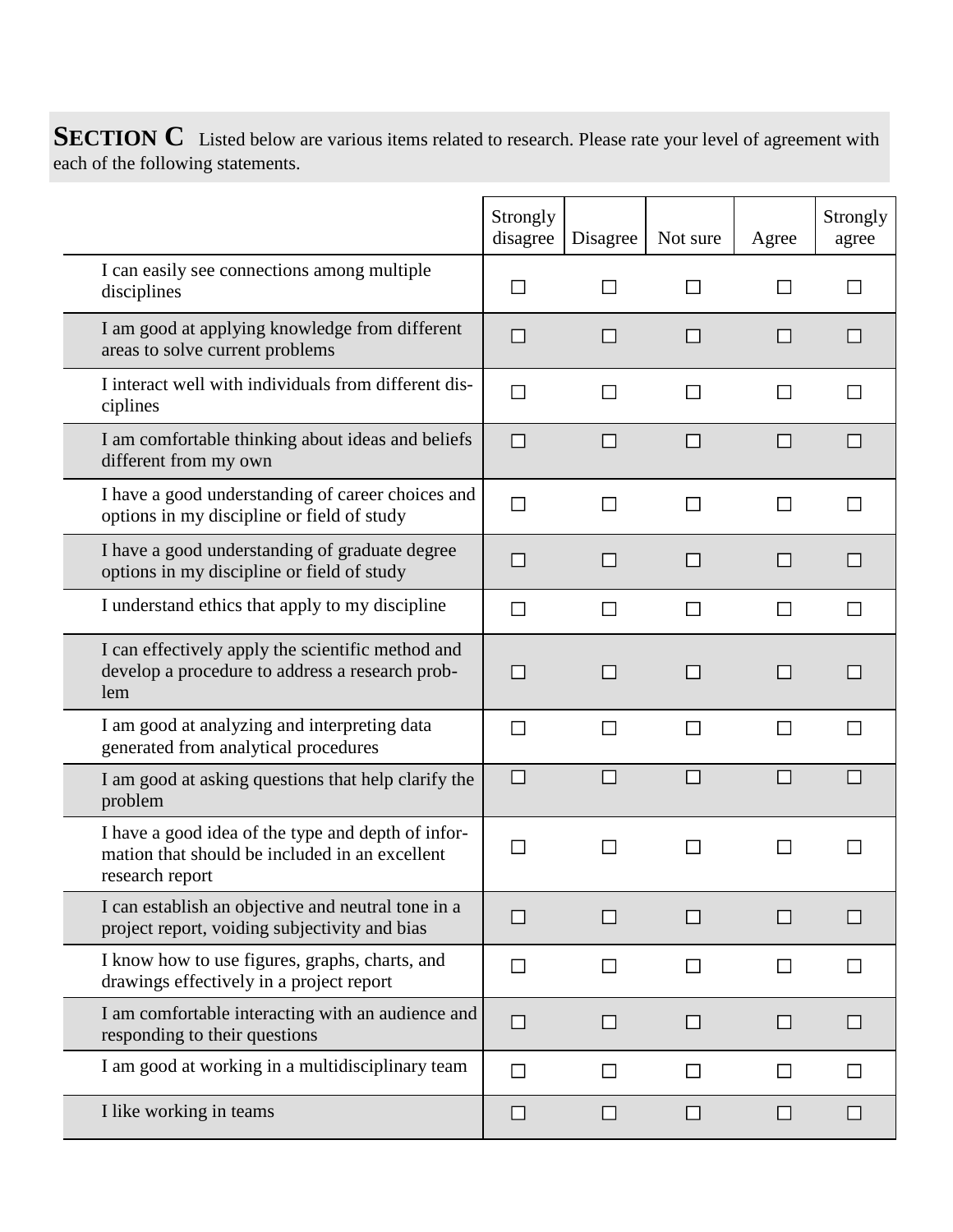**SECTION D** Listed below are general questions regarding future plans.

|                                                                               | Strongly<br>disagree | Disagree | Not sure | Agree | Strongly<br>agree |
|-------------------------------------------------------------------------------|----------------------|----------|----------|-------|-------------------|
| I am considering attending graduate school                                    |                      |          |          |       |                   |
| I am considering attending graduate school in hu-<br>man computer interaction |                      |          |          |       |                   |
| The SPIRE-EIT program will help me in my ca-<br>reer preparation              |                      |          |          |       |                   |

**SECTION E** Listed below are general questions regarding your abilities in various areas. Please use the scale to the right to indicate your ability level for each item.

|                                                                                 | Strongly<br>disagree | Disagree | Not sure | Agree | Strongly<br>agree |
|---------------------------------------------------------------------------------|----------------------|----------|----------|-------|-------------------|
| I can create a 3D model from 2D side and front<br>views of an object            |                      |          |          |       |                   |
| I can compile a $C_{++}$ program that I have written<br>using existing classes  |                      |          |          |       |                   |
| I can compile a program that uses OpenGL                                        |                      |          |          |       |                   |
| I can compile a program that uses VR Juggler                                    |                      |          |          |       |                   |
| I could attend an HCI conference reception and<br>make intelligent conversation |                      |          |          |       |                   |